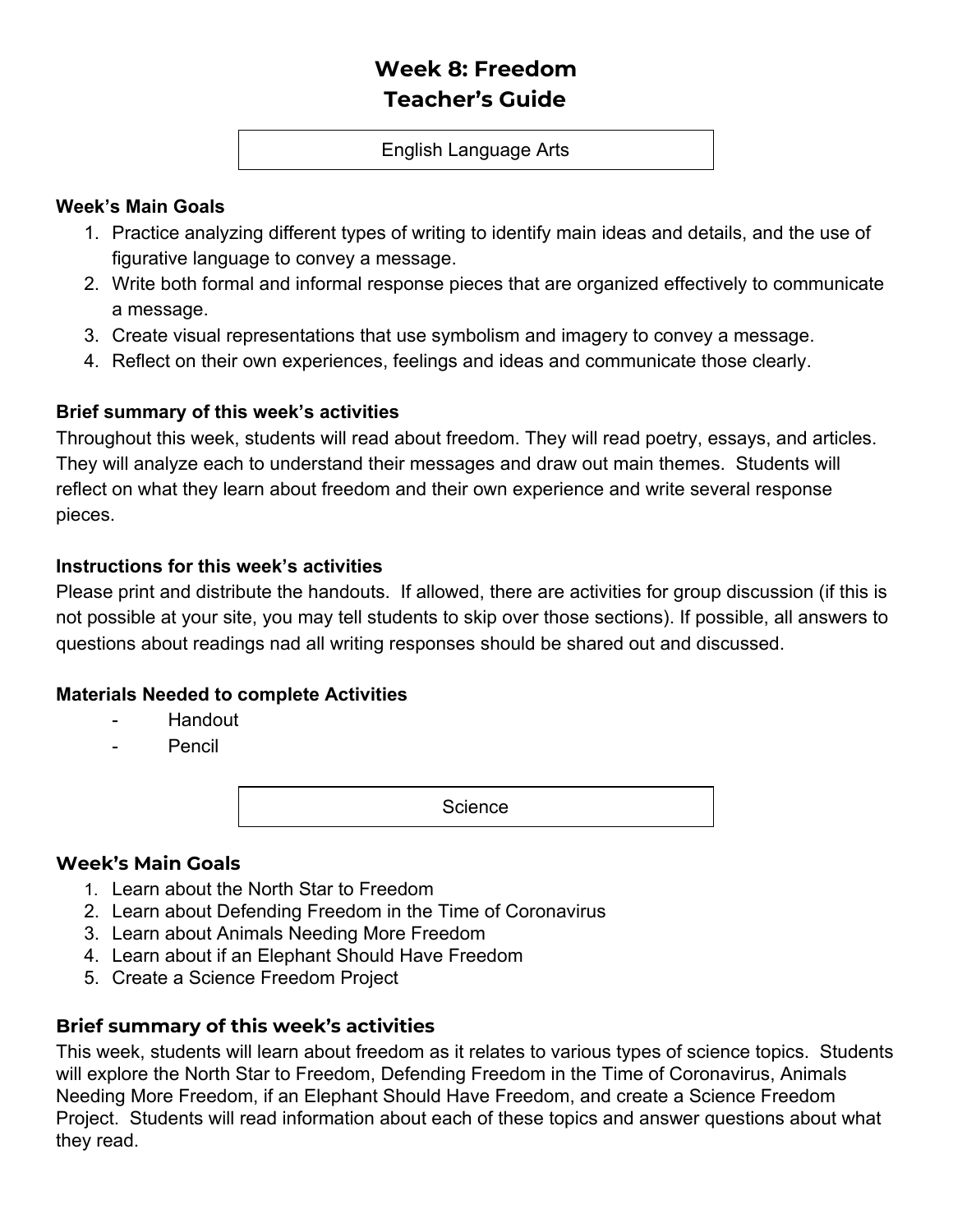### **Instructions for this week's activities**

Please print out the packet and distribute to students. If possible, students can discuss their written responses with the class.

#### **Materials Needed to complete Activities**

- **Handouts**
- Pencils
- Colored Pencils (if available)
- Construction paper or plain white paper for Friday's Science Freedom Project

Math

#### **Week's Main Goals**

This week we are going to focus solely on Fractions. Unlike past weeks, most of the work will come directly from preset instructional materials.

### **Brief summary of this week's activities**

Each day this week will focus on a foundational skill related to working with Fractions. The activities and practice problems will be less centered around the theme of Freedom. We apologize in advance for this.

#### **Instructions for this week's activities**

Each day has a set of instructions and related practice problems to work on.

#### **Materials Needed to complete Activities**

- Pencil
- Paper
- No real need for calculators this week

Social Studies/Civics

#### **Week's Main Goals**

- 1. Understand the evolution of religious liberty and freedom in the U.S.
- 2. Explore the First Amendment Freedom of Religion
- 3. Compare religious freedom and tolerance in America to the rest of the world

#### **Brief summary of this week's activities**

Throughout this week, students will explore the evolution of religious liberty in America, from the Puritans to Post-Revolutionary War to today. Students will understand the background of why the founders wanted to establish the freedom of religion in the U.S. Constitution and will understand the First Amendment's religion clause. Students will explore recent court cases to better understand the First Amendment's free exercise and establishment clause. Students will then consider the concept of religious tolerance while looking at data on religious freedom around the world. Students will reflect on religious freedom and tolerance in America as compared to the rest of the world.